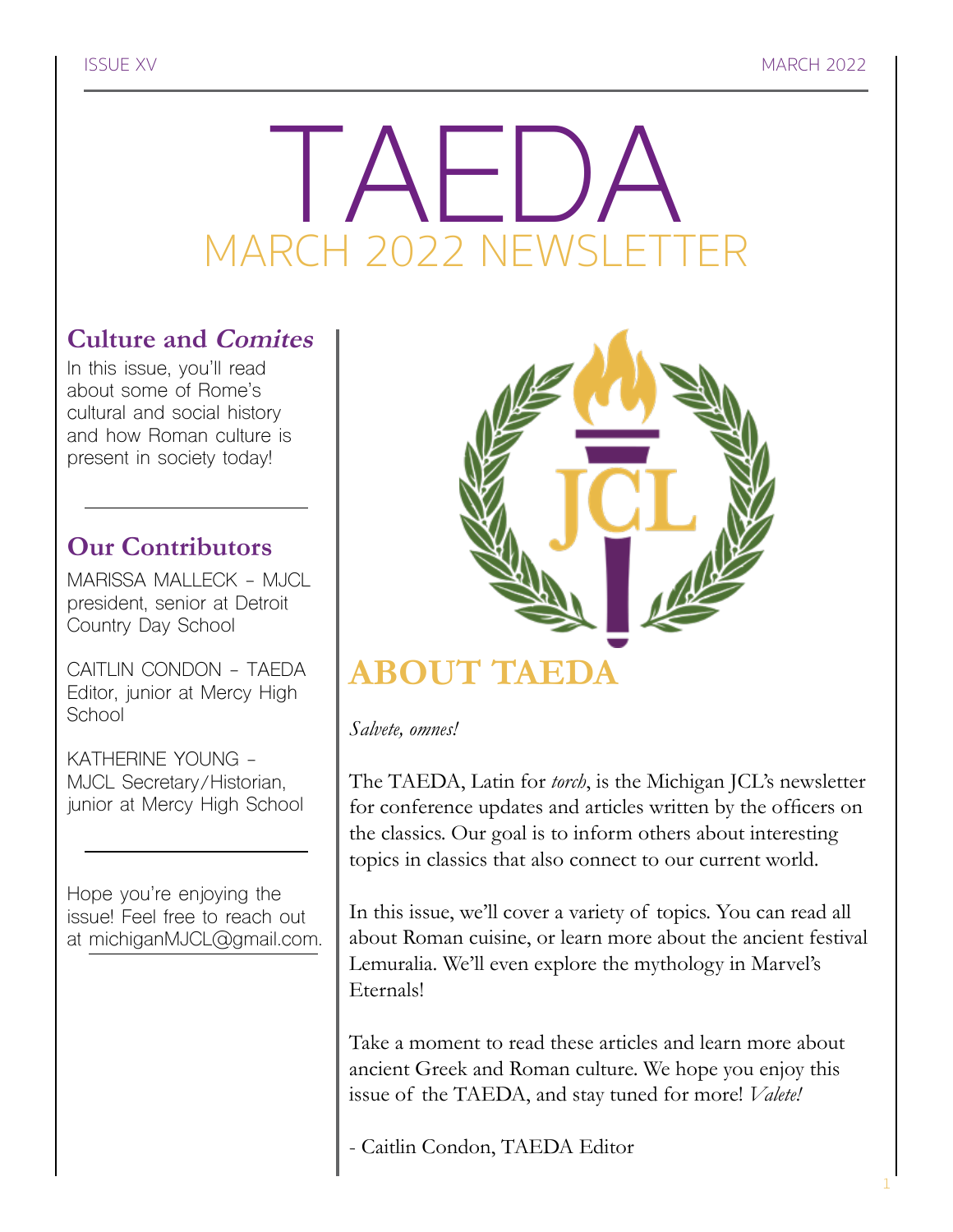### *The Festival of Lupercalia Caitlin Condon*

As you celebrated Valentine's Day this past month, have you ever wondered how this holiday came to be? Have you ever wondered how long it has been around, or when it was first celebrated?

Lupercalia is an ancient Roman festival that some believe gave rise to our modern celebration of Valentine's Day. This ancient festival took place on February 15th and was celebrated every year in honor of Lupercus, the god of fertility.



**"Lupercalia is an ancient Roman festival that some believe gave rise to our modern-day celebration of Valentine's Day."**

The festival began by going to the Lupercal, the legendary cave where it is believed that Romulus and Remus were suckled by a she-wolf. It started with an act of sacrifice, typically a dog and a goat. Goats were often used because they were symbols of sexuality and fertility. Priests of the god Lupercus, called the Luperci, would take off their clothes and slaughter these animals, and then smear the blood on the foreheads of young men who would prance naked around the Palatine. They would also cut the goat's skin into strips and use it to strike women as they ran.

The runners making their way through the streets and whipping whomever they met was the main attraction of Lupercalia. Some women even volunteered to be whipped, because it was believed to bring fertility and that they would then give birth to more children.

Many people today believe that this ancient festival is connected to Valentine's Day, but the overlap is likely a coincidence. The last record of the celebration of Lupercalia is around the same time that Pope Gelasius I created a holiday for Saint Valentine. However, there is no indication that it replaced Lupercalia, and the two events have very little in common besides sharing a calendar date in mid-February.

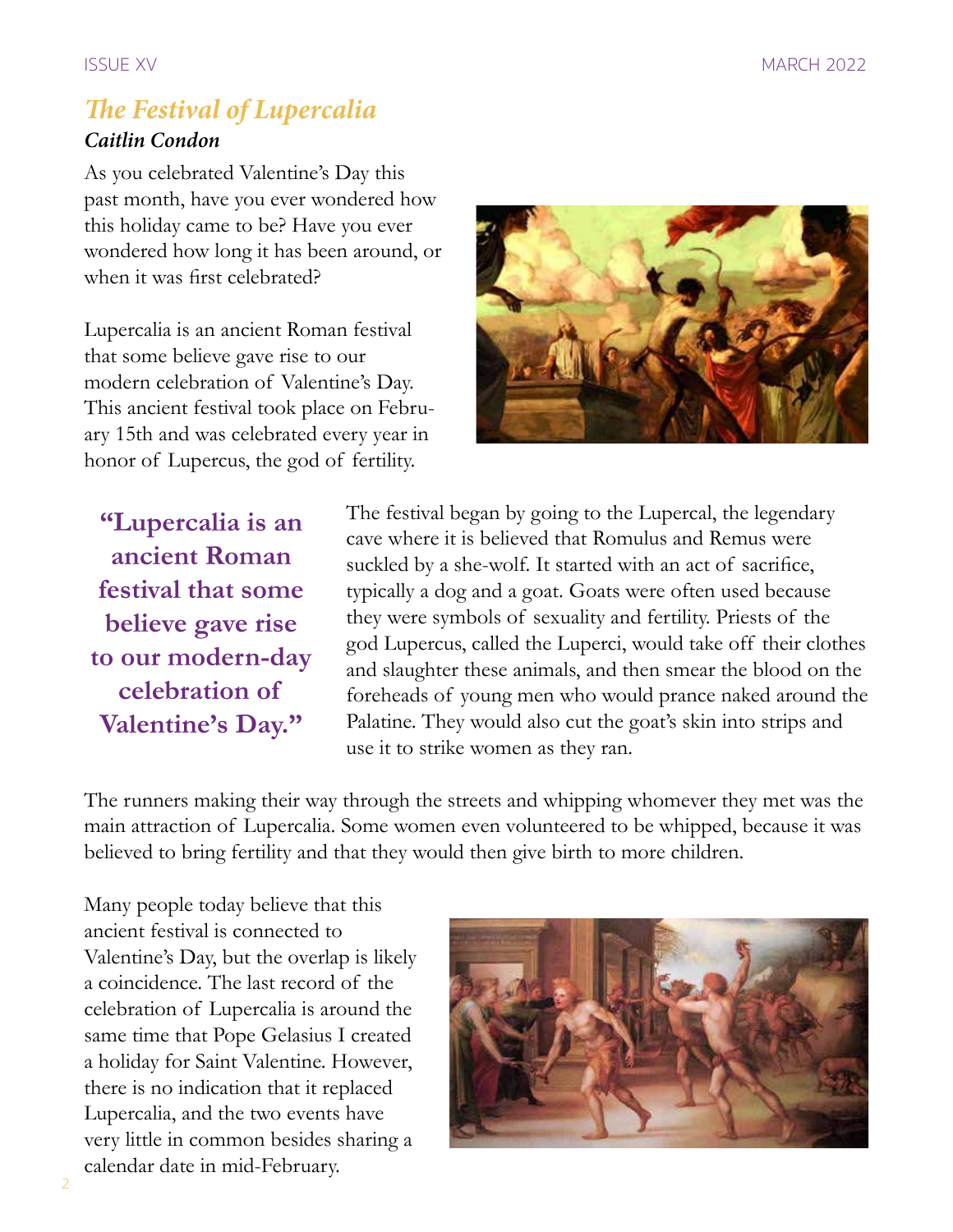# *Household Pets: Just as Common in Rome as They Are Today?*

### *Katherine Young*

Pets are an integral part of households today, with animals ranging from snakes to our immediate thought, dogs. These spoiled family members were just as important in ancient Roman households as they are today. Present-day life happens to mirror ancient Rome, with the most common pet being a dog. The Romans had a wide array of dog breeds, but the most popular breeds were the greyhound and Maltese. Dogs were not only kept as house pets but were also used for jobs. These jobs would include guarding the property, protecting the home from thieves, and hunting and herding. Dogs were even so popular that many statues were erected and discovered in ancient Roman cities and towns.



## **"In ancient Rome, wine was used to please guests and demonstrate status and wealth."**

Although dogs were wildly popular, they were not the only pets found in ancient Roman households. Other household pets included cats, birds, ferrets, and monkeys. Birds were especially favored by Roman women. For women, birds were the most important household pets, especially birds that primarily remained in cages. Popular birds included magpies, starlings, crows, and peacocks. Depending on the type of bird bought and the style of cage used, these feathered friends could be used as a symbol for economic status. Some Roman households would purchase birds that could talk to teach them to hold a conversation.

Of course, exotic animals were also found in ancient Rome. These exotic animals included lions and tigers, which were always exported from places like southern Egypt or North Africa. These exotic animals were sometimes kept as pets by the emperor and used for extravagant parties. Ancient Roman households may have loved their pets, but this love would not have been shown directly from their masters. Household slaves were the main caretakers of any pets. Many dogs were left alone to complete their jobs of guarding the home against passerby in the via, the street, or herding cattle out in the agri,the fields. Whether Roman pets were kept for decoration or use, they were an important part of ancient life, with many homes calling an animal their own.